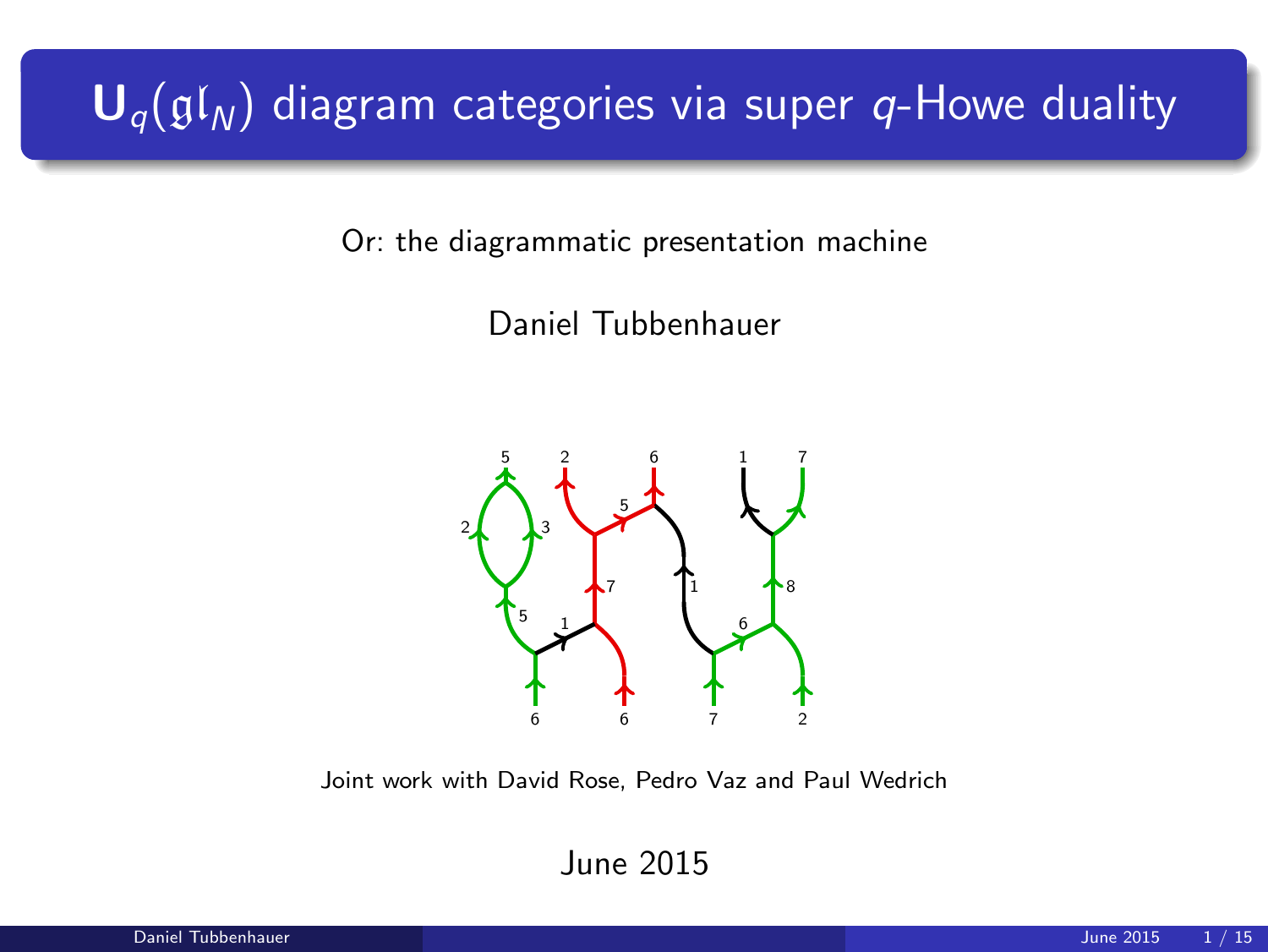#### $(1)$  Exterior  $\mathfrak{gl}_N$ [-web categories](#page-2-0)

- **•** [Graphical calculus via](#page-3-0) N-webs
- [Proof? Skew quantum Howe duality!](#page-6-0)

#### 2 [Exterior-symmetric](#page-8-0)  $gl_{N}$ -web categories

- $\bullet$  [Its cousins: the green-red](#page-8-0) N-webs
- [Proof? Super quantum Howe duality!](#page-11-0)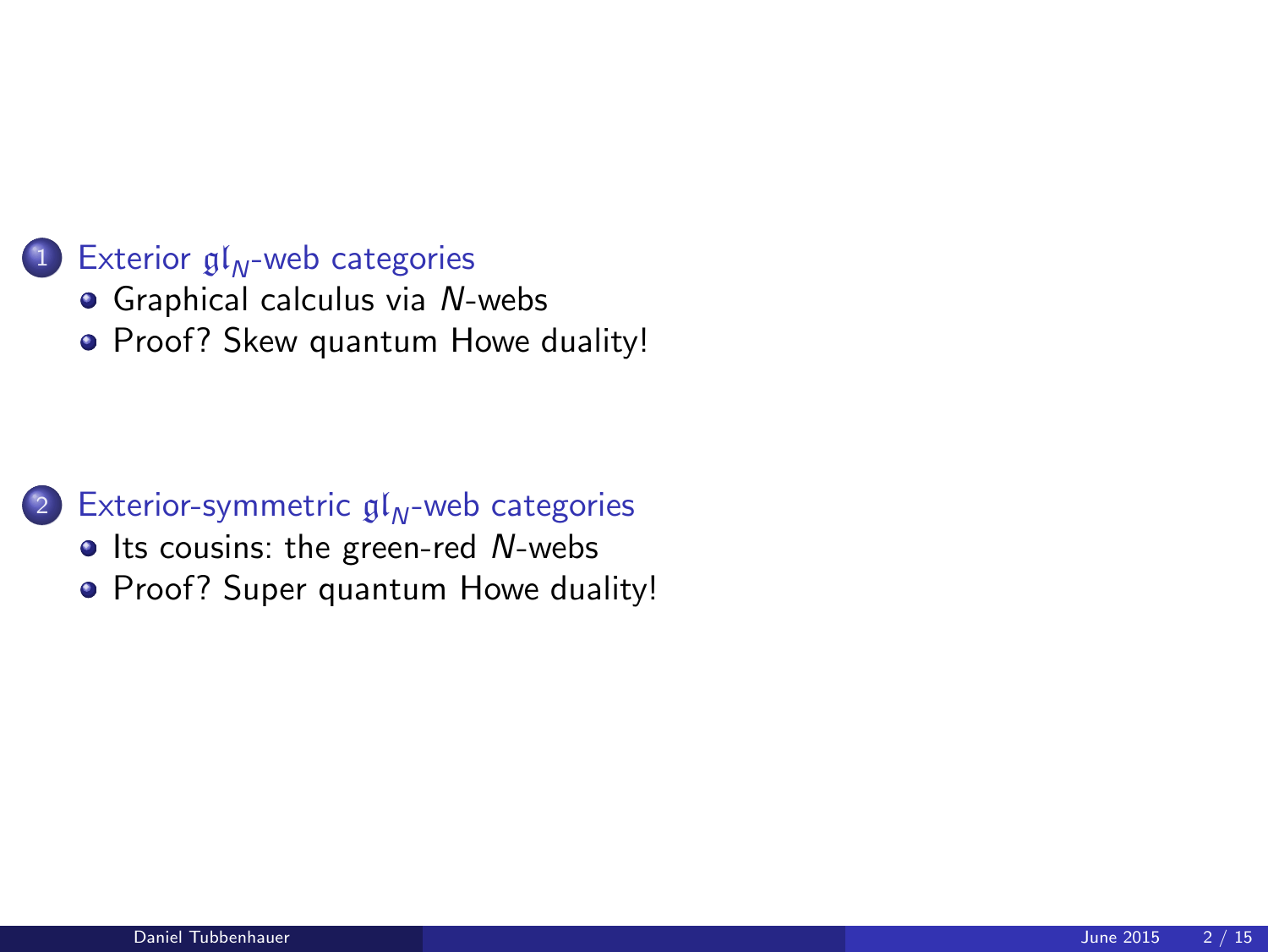## History of diagrammatic presentations in a nutshell

- Rumer, Teller, Weyl (1932):  $\mathsf{U}(\mathfrak{sl}_2)$ -tensor category generated by  $\mathbb{C}^2$ .
- Temperley-Lieb, Jones, Kauffman, Lickorish, Masbaum-Vogel ... (≥1971):  $\mathbf{U}_q(\mathfrak{sl}_2)$ -tensor category generated by  $\mathbb{C}_q^2$ .
- Kuperberg (1995):  $$
- Cautis-Kamnitzer-Morrison (2012):  $\mathbf{U}_q(\mathfrak{sl}_N)$ -tensor category generated by  $\bigwedge_q^k \mathbb{C}_q^N$ .
- Sartori (2013), Grant (2014):

 $\mathbf{U}_q(\mathfrak{gl}_{1|1})$ -tensor category generated by  $\bigwedge^k_q \mathbb{C}^{1|1}_q$ .

- Rose-T. (2015):  $\mathbf{U}_q(\mathfrak{sl}_2)$ -tensor category generated by  $\mathrm{Sym}^k_q\mathbb{C}^2_q$ .
- <span id="page-2-0"></span>Link polynomials: Queffelec-Sartori (2015); "algebraic": Grant (2015):  $\mathbf{U}_q(\mathfrak{gl}_{N|M})$ -tensor category generated by  $\bigwedge_q^k \mathbb{C}_q^{N|M}$ .

"Howe" do they fit in one framework?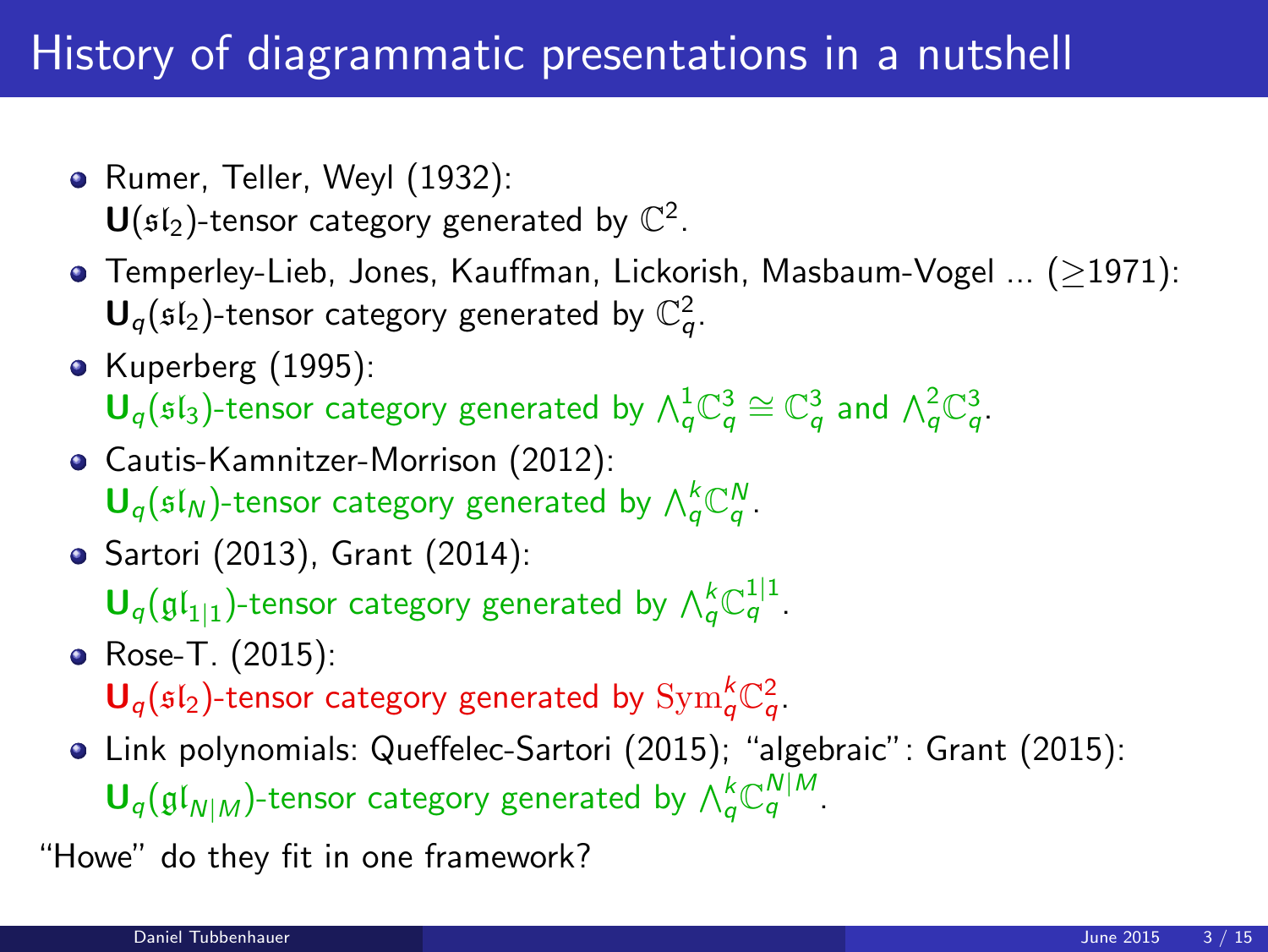# $gl_{N}$ -webs

An N-web is an oriented, labeled, trivalent graph locally made of



<span id="page-3-0"></span> $k, l, k+l \in \mathbb{N}$ 

(and no pivotal things today).

#### Example

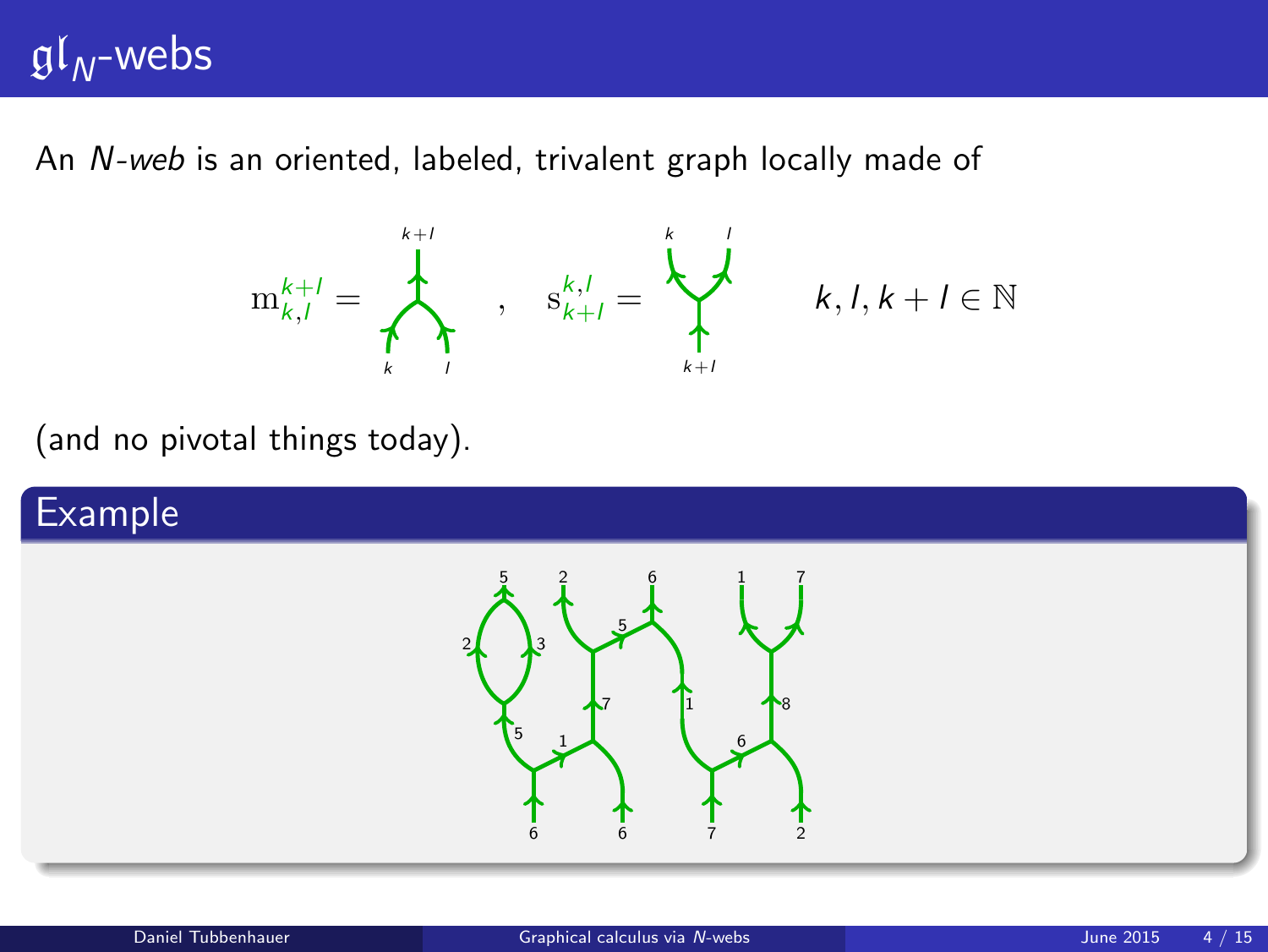# Let us form a category

### Define the (braided) monoidal,  $\mathbb{C}_q$ -linear category N-Web<sub>g</sub> by using:

### Definition(Cautis-Kamnitzer-Morrison 2012)

The *N-web space*  $\operatorname{Hom}_{N\textbf{-Web}_g}(\vec{k},\vec{l})$  is the free  $\mathbb{C}_q$ -vector space generated by N-webs with  $\vec{k}$  and  $\vec{l}$  at the bottom and top modulo isotopies and:

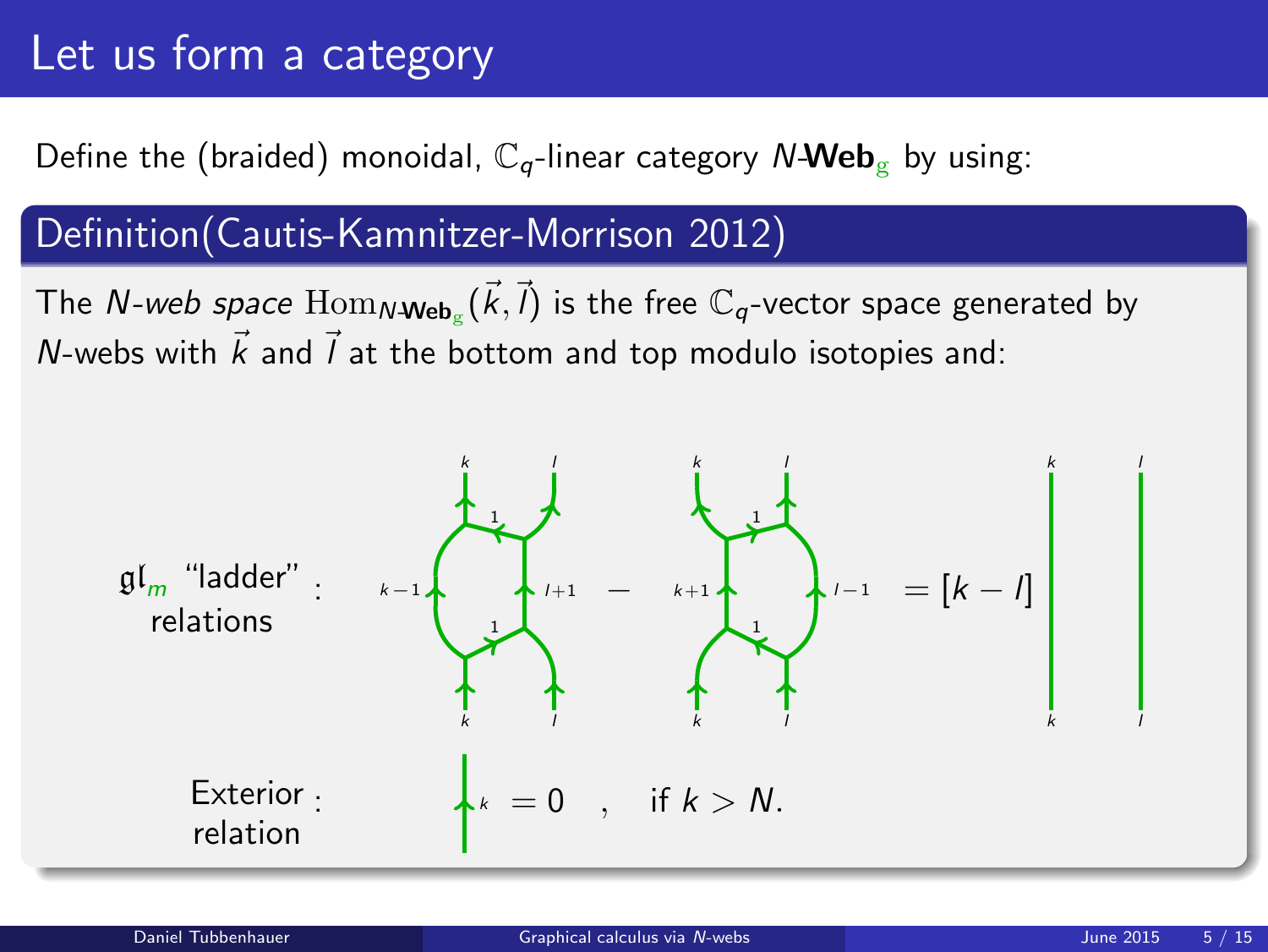# Diagrams for intertwiners

Observe that there are (up to scalars) unique  $U_{q}(\mathfrak{gl}_N)$ -intertwiners

 $\mathrm{m}^{k+l}_{k,l} \colon \bigwedge^k_q \mathbb{C}^N_q \otimes \bigwedge^l_q \mathbb{C}^N_q \twoheadrightarrow \bigwedge^{k+l}_q \mathbb{C}^N_q \quad \text{and} \quad \mathrm{s}^{k,l}_{k+l} \colon \bigwedge^{k+l}_q \mathbb{C}^N_q \hookrightarrow \bigwedge^k_q \mathbb{C}^N_q \otimes \bigwedge^l_q \mathbb{C}^N_q$ given by projection and inclusion.

Let  $\mathfrak{gl}_N$ -**Mod**e be the (braided) monoidal,  $\mathbb{C}_q$ -linear category whose objects are tensor generated by  $\wedge_Q^k\mathbb{C}_q^N.$  Define a functor  $\mathsf{\Gamma}\colon N\text{-}\mathsf{Web}_{\mathrm{g}} \to \mathfrak{gl}_N\text{-}\mathsf{Mod}_e$ :



#### Theorem(Cautis-Kamnitzer-Morrison 2012)

Γ: N-**Web** $_{\rm g}^{\oplus} \to {\mathfrak{gl}}_{\sf N}$ -**Mod** $_{\rm e}$  is an equivalence of (braided) monoidal categories.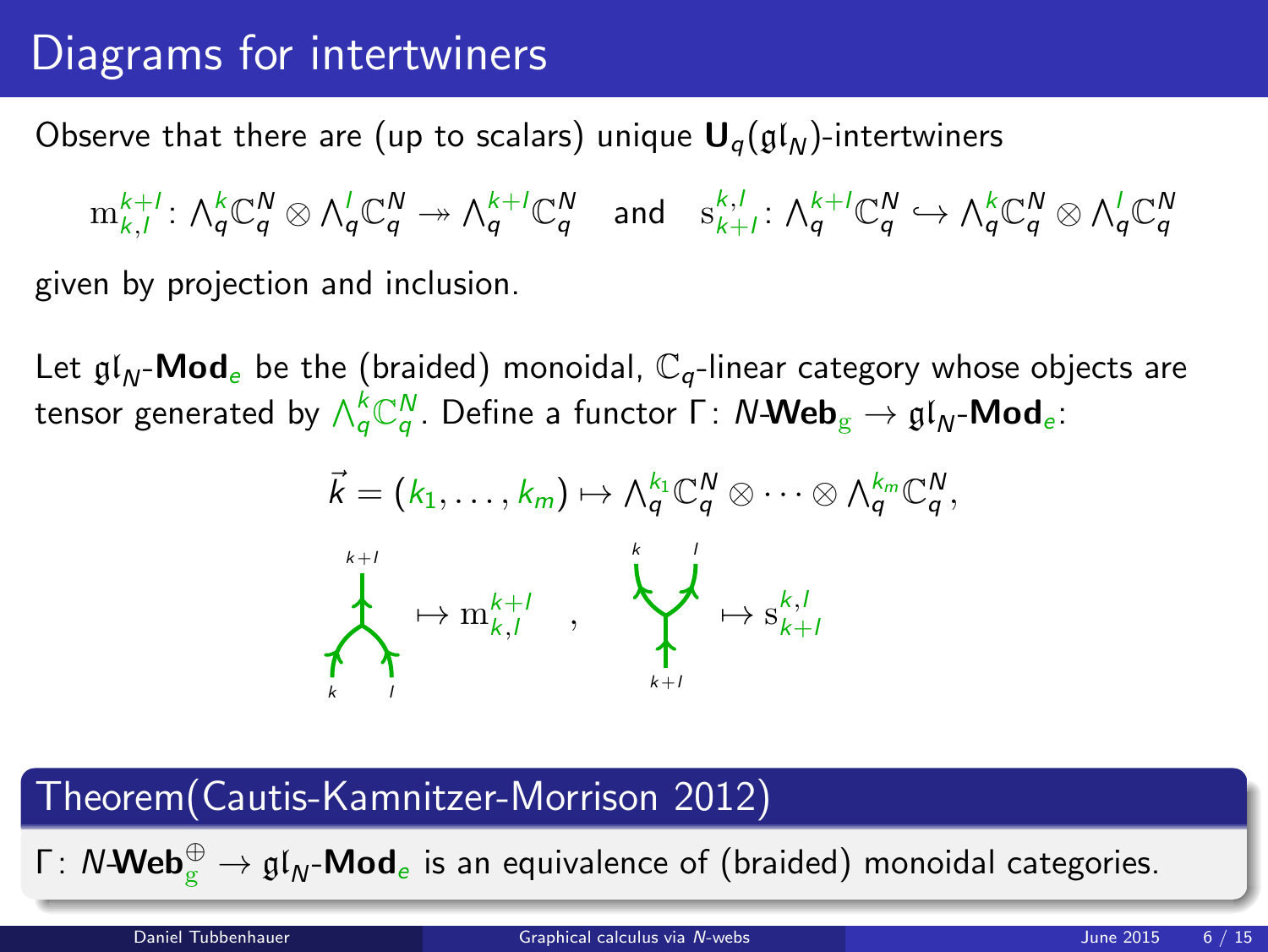Howe: the commuting actions of  $U_q(\mathfrak{gl}_m)$  and  $U_q(\mathfrak{gl}_N)$  on

$$
\wedge_q^K(\mathbb{C}_q^m \otimes \mathbb{C}_q^N) \cong \bigoplus_{k_1+\cdots+k_m=K} (\wedge_q^{k_1} \mathbb{C}_q^N \otimes \cdots \otimes \wedge_q^{k_m} \mathbb{C}_q^N)
$$

introduce an  $\bm{\mathsf{U}}_q(\mathfrak{gl}_m)$ -action  $f$  on the right term with  $\vec{k}$ -weight space  $\wedge^{\vec{k}}_q \mathbb{C}^N_q$ .

In particular, there is a functor

$$
\begin{array}{cccc}\Phi_{\mathrm{skew}}^m\colon \dot{\mathbf U}_q(\mathfrak{gl}_m)\to \mathfrak{gl}_N\text{-}\mathrm{Mod}_e,\\ \vec k\mapsto \wedge^{\vec k}_q\mathbb{C}^N_q, & X\in 1_{\vec l}\mathbf U_q(\mathfrak{gl}_m)1_{\vec k}\mapsto f(X)\in \mathrm{Hom}_{\mathfrak{gl}_N\text{-}\mathrm{Mod}_e}(\wedge^{\vec k}_q\mathbb{C}^N_q,\wedge^{\vec l}_q\mathbb{C}^N_q).\end{array}
$$

Howe:  $\Phi_{\text{skew}}^{m}$  is full. Or in words:

<span id="page-6-0"></span>relations in  $\dot{\mathsf{U}}_q(\mathfrak{gl}_m)+$  kernel of  $\Phi^m_\mathrm{skew}\leadsto$  relations in  $\mathfrak{gl}_N\text{-}\mathsf{Mod}_e.$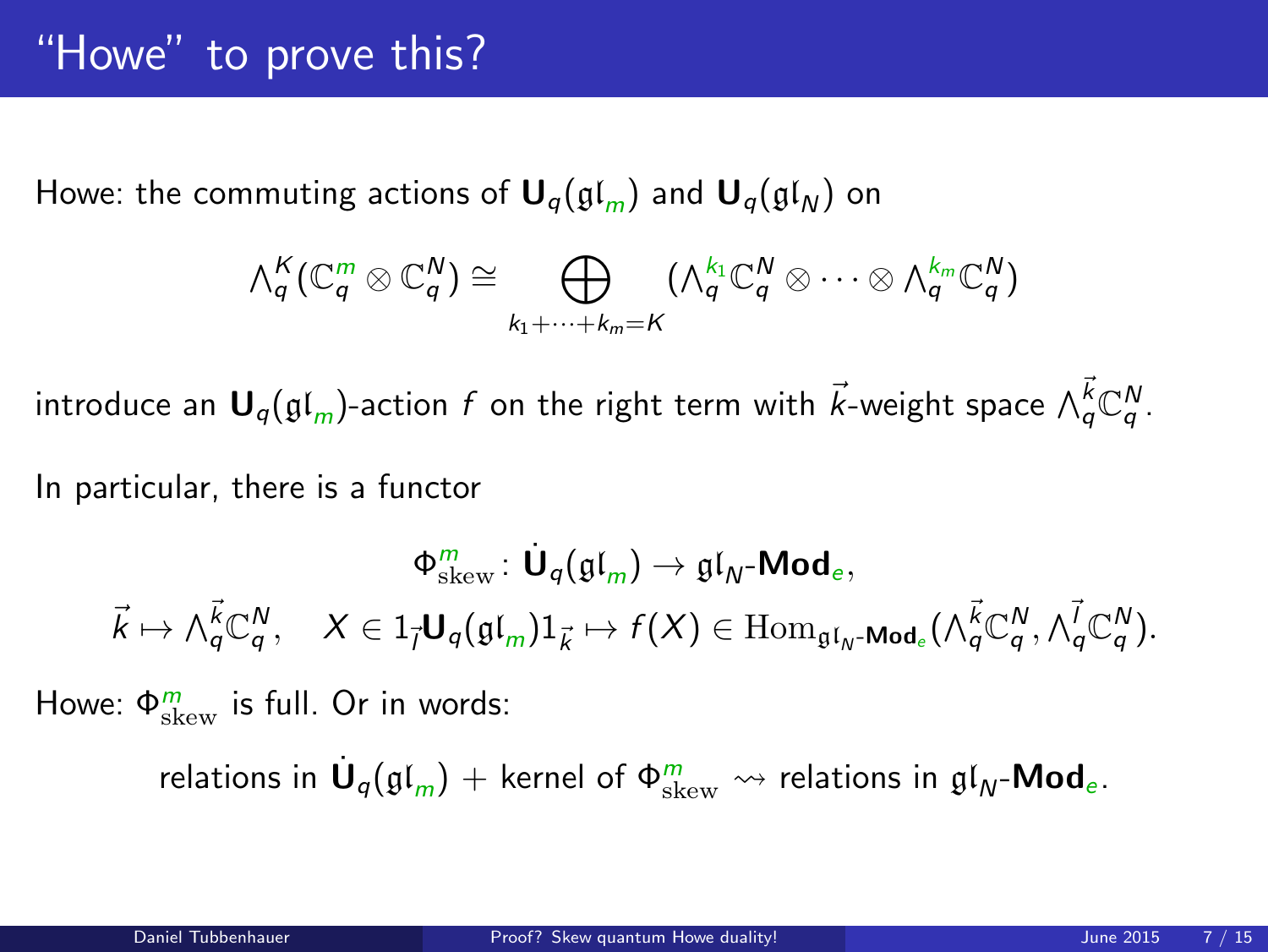### Define the diagrams to make this work



Define  $N\text{-}\text{Web}_{\mathcal{C}}$  such there is a commutative diagram





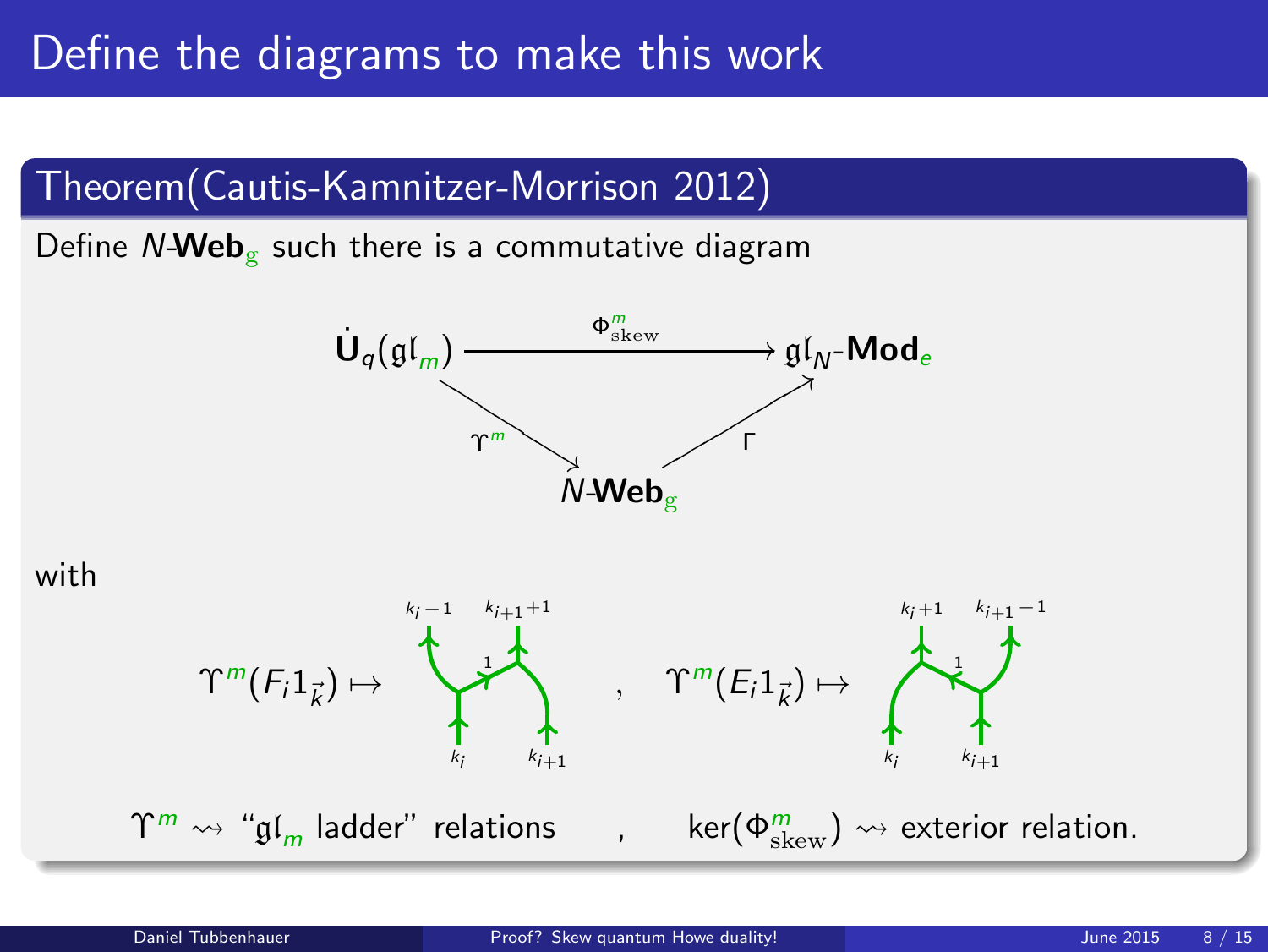### Could there be a pattern?

A green-red N-web is a colored, labeled, trivalent graph locally made of



And of course splits and some mirrors as well!

#### Example

<span id="page-8-0"></span>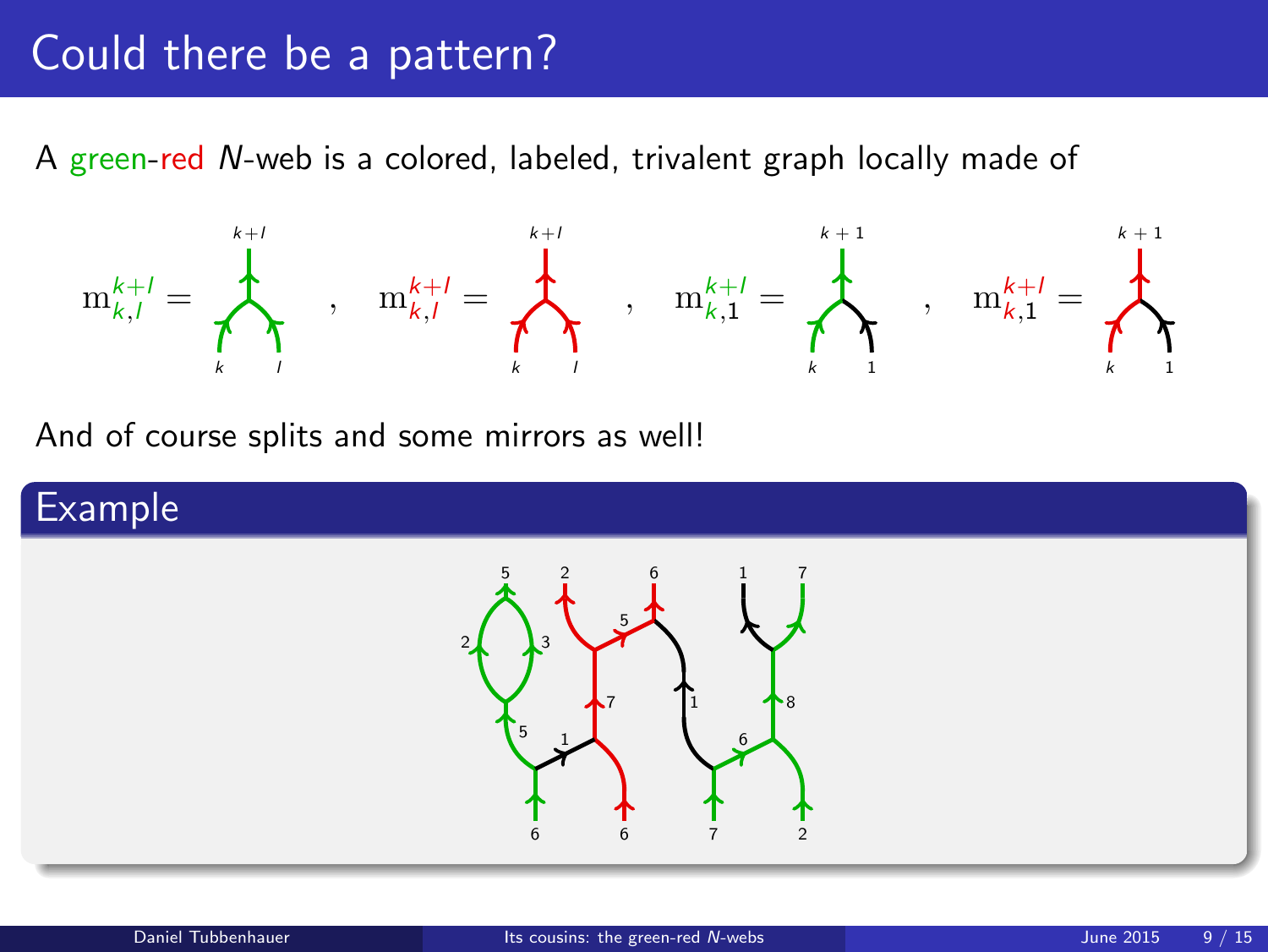# The green-red N-web category

Define the (braided) monoidal,  $\mathbb{C}_q$ -linear category N-Web<sub>gr</sub> by using:

### Definition

Given  $\vec{k} \in \mathbb{Z}_{\geq 0}^{m+n}, \vec{l} \in \mathbb{Z}_{\geq 0}^{m'+n'}$  $_{\geq0}^{m'+n'}$ . The green-red  $N$ -web space  $\mathrm{Hom}_{N\textbf{-Web}_{\mathrm{gr}}}(\vec{k},\vec{l})$  is the free  $\mathbb{C}_q$ -vector space generated by N-webs between  $\vec{k}$  and  $\vec{l}$  modulo isotopies and:

> $\mathfrak{gl}_m + \mathfrak{gl}_n$ "ladder" relations same as before, but now in red as well!

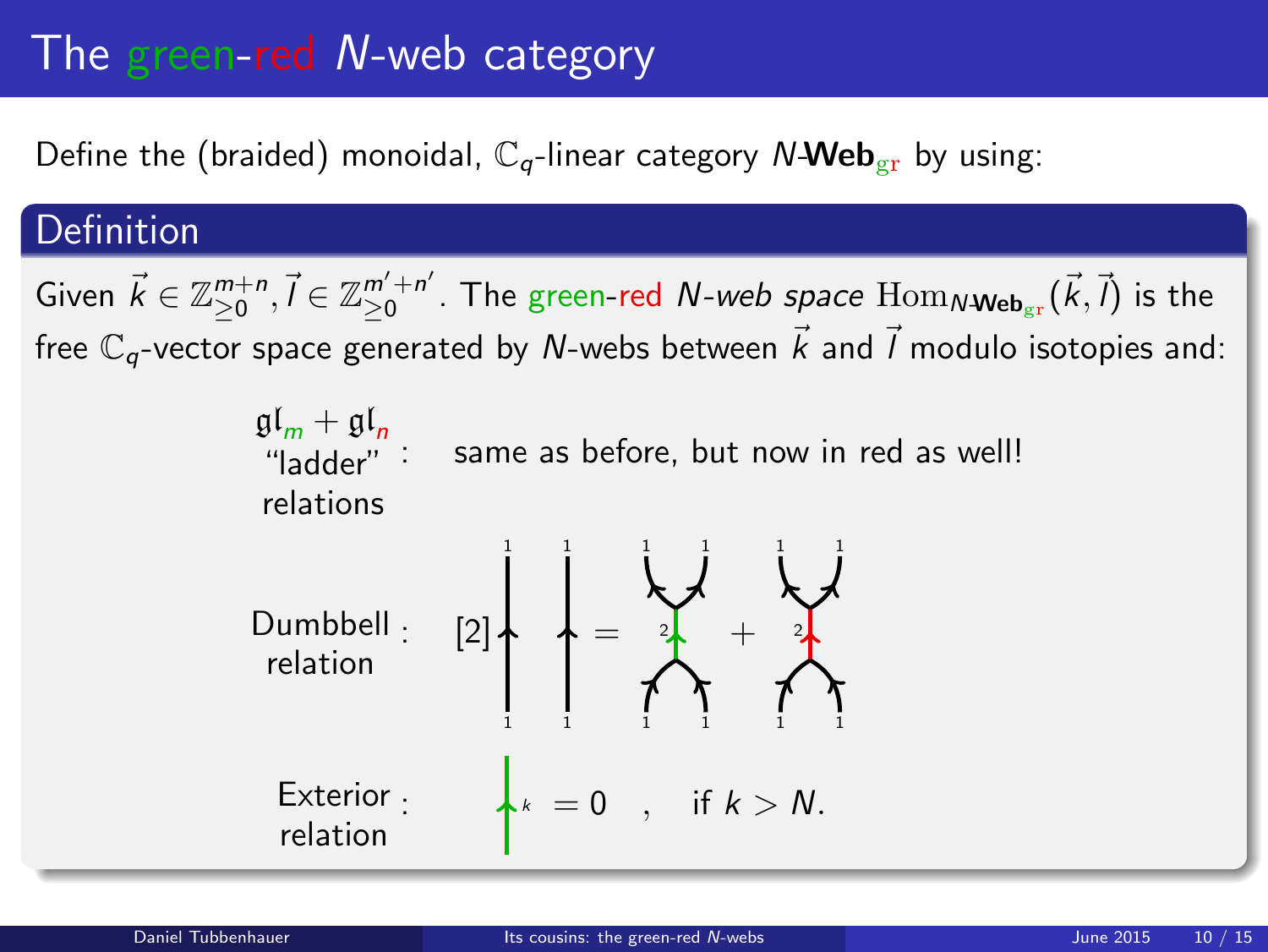### Diagrams for intertwiners - Part 2

Observe that there are (up to scalars) unique  $U_q(gI_N)$ -intertwiners

 $\mathrm{m}^{k+1}_{k,1}: \, \textstyle \bigwedge^{k}_\mathsf{q} \mathbb{C}^{\mathsf{N}}_\mathsf{q} \twoheadrightarrow \textstyle \bigwedge^{k+1}_\mathsf{q} \mathbb{C}^{\mathsf{N}}_\mathsf{q} \quad \text{and} \quad \mathrm{m}^{k+1}_{k,1}: \, \text{Sym}^{k}_\mathsf{q} \mathbb{C}^{\mathsf{N}}_\mathsf{q} \otimes \mathbb{C}^{\mathsf{N}}_\mathsf{q} \twoheadrightarrow \text{Sym}^{k+1}_\mathsf{q} \mathbb{C}^{\mathsf{N}}_\mathsf{q}$ plus others as before.

Let  $\mathfrak{gl}_N$ -**Mod**<sub>es</sub> be the (braided) monoidal,  $\mathbb{C}_q$ -linear category whose objects are tensor generated by  $\wedge_q^k$ C $_q^N$ ,  $\mathrm{Sym}_q^k$ C $_q^N$ . Define a functor Γ:  $N$ -Web $_{\mathrm{gr}}\to \mathfrak{gl}_N$ -Mod $_{\mathrm{es}}$ :

$$
\vec{k} = (k_1, \ldots, k_m, k_{m+1}, \ldots, k_{m+n}) \mapsto \wedge_q^{k_1} \mathbb{C}_q^N \otimes \cdots \otimes \mathrm{Sym}_q^{k_{m+n}} \mathbb{C}_q^N,
$$
\n
$$
\downarrow \qquad \qquad \downarrow \qquad \qquad \downarrow \qquad \qquad \downarrow \qquad \downarrow \qquad \downarrow \qquad \downarrow \qquad \downarrow \qquad \downarrow \qquad \downarrow \qquad \downarrow \qquad \downarrow \qquad \downarrow \qquad \downarrow \qquad \downarrow \qquad \downarrow \qquad \downarrow \qquad \downarrow \qquad \downarrow \qquad \downarrow \qquad \downarrow \qquad \downarrow \qquad \downarrow \qquad \downarrow \qquad \downarrow \qquad \downarrow \qquad \downarrow \qquad \downarrow \qquad \downarrow \qquad \downarrow \qquad \downarrow \qquad \downarrow \qquad \downarrow \qquad \downarrow \qquad \downarrow \qquad \downarrow \qquad \downarrow \qquad \downarrow \qquad \downarrow \qquad \downarrow \qquad \downarrow \qquad \downarrow \qquad \downarrow \qquad \downarrow \qquad \downarrow \qquad \downarrow \qquad \downarrow \qquad \downarrow \qquad \downarrow \qquad \downarrow \qquad \downarrow \qquad \downarrow \qquad \downarrow \qquad \downarrow \qquad \downarrow \qquad \downarrow \qquad \downarrow \qquad \downarrow \qquad \downarrow \qquad \downarrow \qquad \downarrow \qquad \downarrow \qquad \downarrow \qquad \downarrow \qquad \downarrow \qquad \downarrow \qquad \downarrow \qquad \downarrow \qquad \downarrow \qquad \downarrow \qquad \downarrow \qquad \downarrow \qquad \downarrow \qquad \downarrow \qquad \downarrow \qquad \downarrow \qquad \downarrow \qquad \downarrow \qquad \downarrow \qquad \downarrow \qquad \downarrow \qquad \downarrow \qquad \downarrow \qquad \downarrow \qquad \downarrow \qquad \downarrow \qquad \downarrow \qquad \downarrow \qquad \downarrow \qquad \downarrow \qquad \downarrow \qquad \downarrow \qquad \downarrow \qquad \downarrow \qquad \downarrow \qquad \downarrow \qquad \downarrow \qquad \downarrow \qquad \downarrow \qquad \downarrow \qquad \downarrow \qquad \downarrow \qquad \downarrow \qquad \downarrow \qquad \downarrow \qquad \downarrow \qquad \downarrow \qquad \downarrow \qquad \downarrow \qquad \downarrow \q
$$

# Theorem Γ:  $N$ - $\mathsf{Web}_{\mathrm{gr}}^{\oplus} \to \mathfrak{gl}_N\text{-}\mathsf{Mod}_{\mathrm{es}}$  is an equivalence of (braided) monoidal categories. Daniel Tubbenhauer **[Its cousins: the green-red](#page-8-0) N-webs** June 2015 11 / 15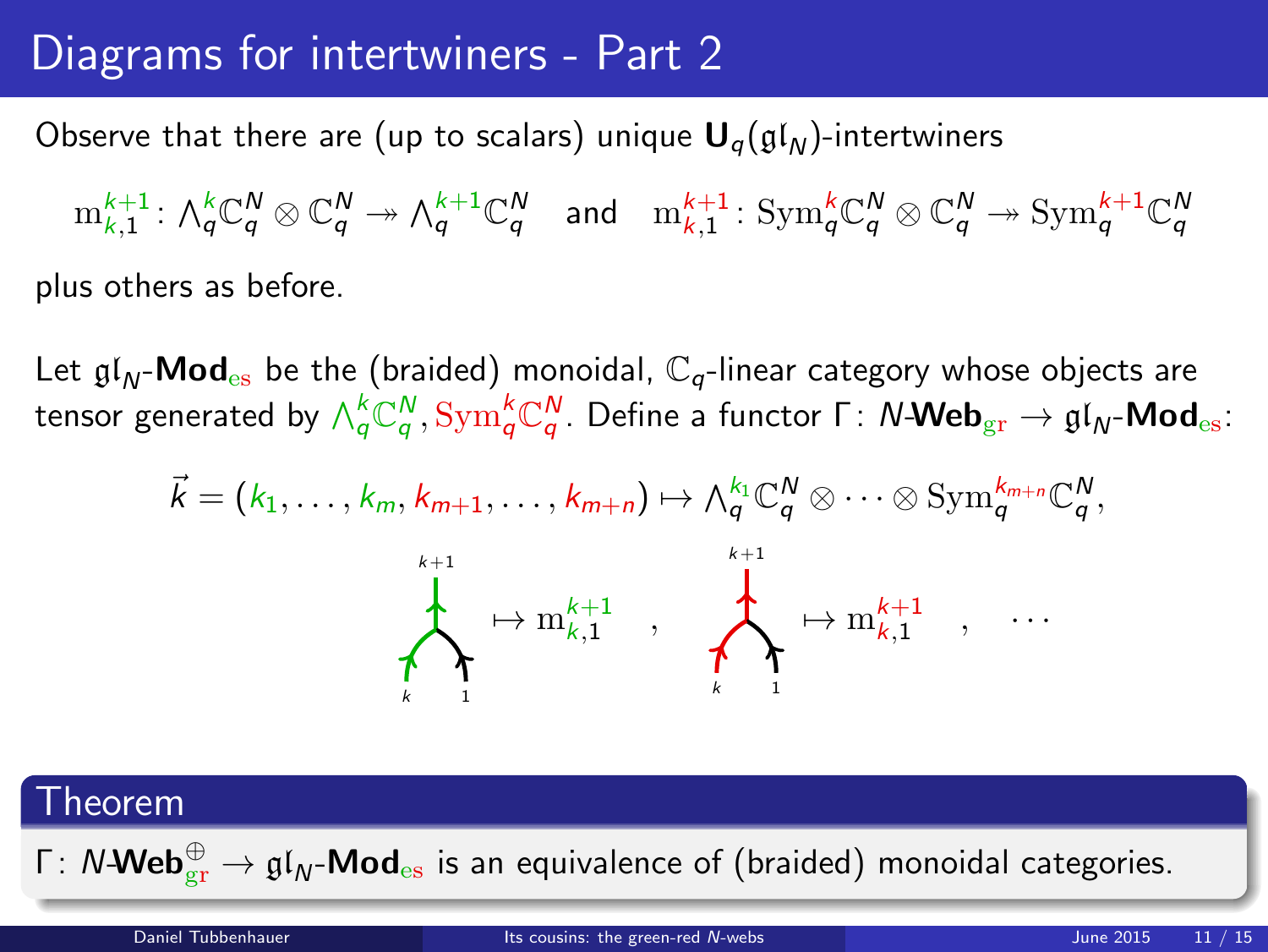### Definition

The *quantum general linear superalgebra*  ${\sf U}_q(\mathfrak{gl}_{m|n})$  is generated by  $L_i^{\pm 1}$  and  $F_i, E_i$ subiect the some relations, most notably, the super relations:

$$
F_m^2 = 0 = E_m^2 \quad , \quad \frac{L_m L_{m+1}^{-1} - L_m^{-1} L_{m+1}}{q - q^{-1}} = F_m E_m + E_m F_m,
$$
  
\n[2]  $F_m F_{m+1} F_{m-1} F_m = F_m F_{m+1} F_m F_{m-1} + F_{m-1} F_m F_{m+1} F_m$   
\n $+ F_{m+1} F_m F_{m-1} F_m + F_m F_{m-1} F_m F_{m+1}$  (plus an E version).

There is a Howe pair  $({\bf U}_q(\mathfrak{gl}_{m|n}), {\bf U}_q(\mathfrak{gl}_N))$  with  $\vec{k} = (k_1, \ldots, k_{m+n})$ -weight space under the  $\mathsf{U}_q(\mathfrak{gl}_{m|n})$ -action on  $\wedge_q^K(\mathbb{C}_q^{m|n} \otimes \mathbb{C}_q^N)$  given by

<span id="page-11-0"></span>
$$
\textstyle{\textstyle\bigwedge}^{k_1}_{q}\mathbb{C}^N_{q}\otimes\cdots\textstyle\bigwedge^{k_m}_{q}\mathbb{C}^N_{q}\otimes\text{Sym}^{k_{m+1}}_{q}\mathbb{C}^N_{q}\otimes\cdots\otimes\text{Sym}^{k_{m+n}}_{q}\mathbb{C}^N_{q}.
$$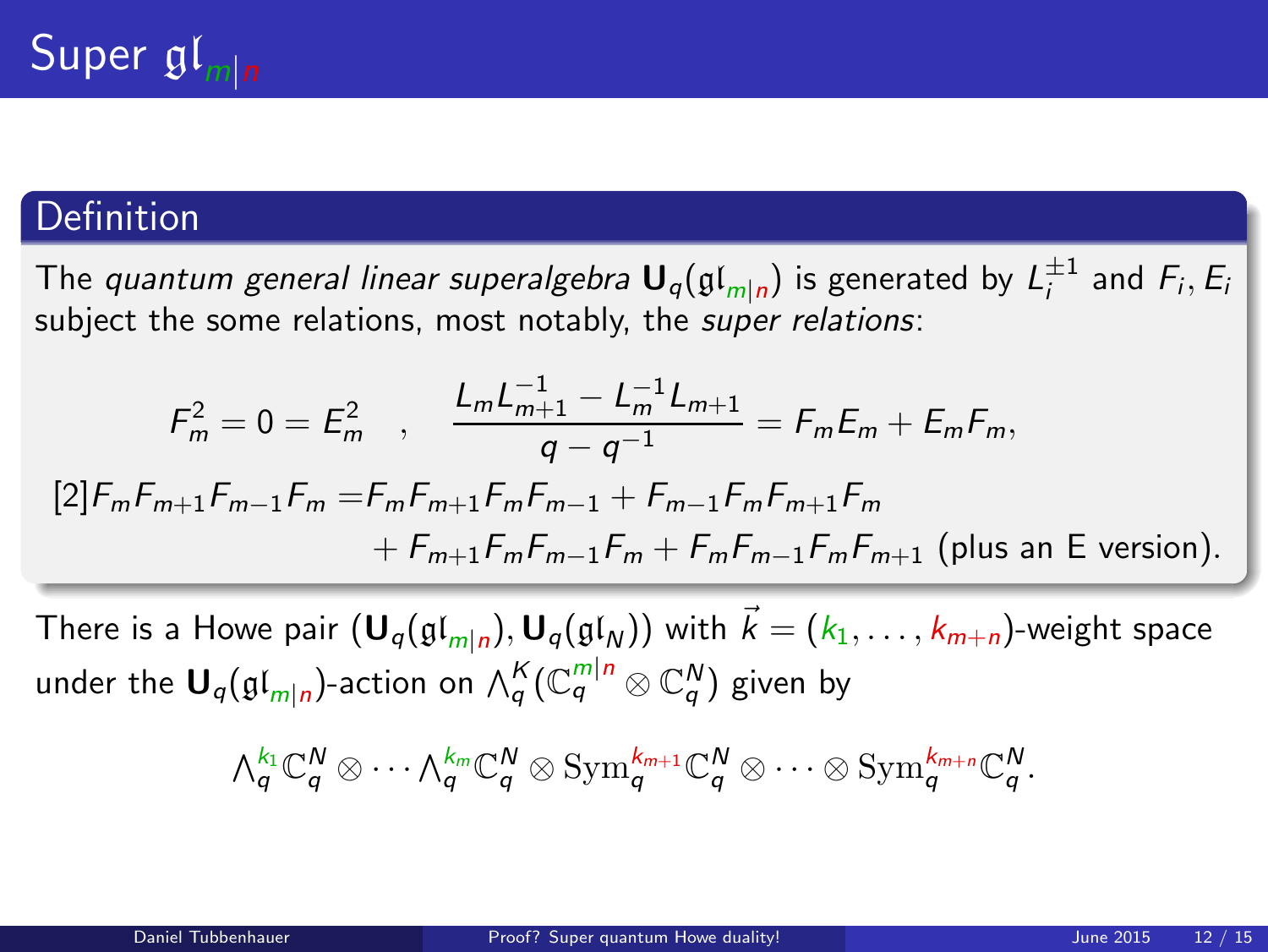## Define the diagrams to make this work

#### Theorem

Define  $N$ -Web<sub>gr</sub> such there is a commutative diagram



#### with

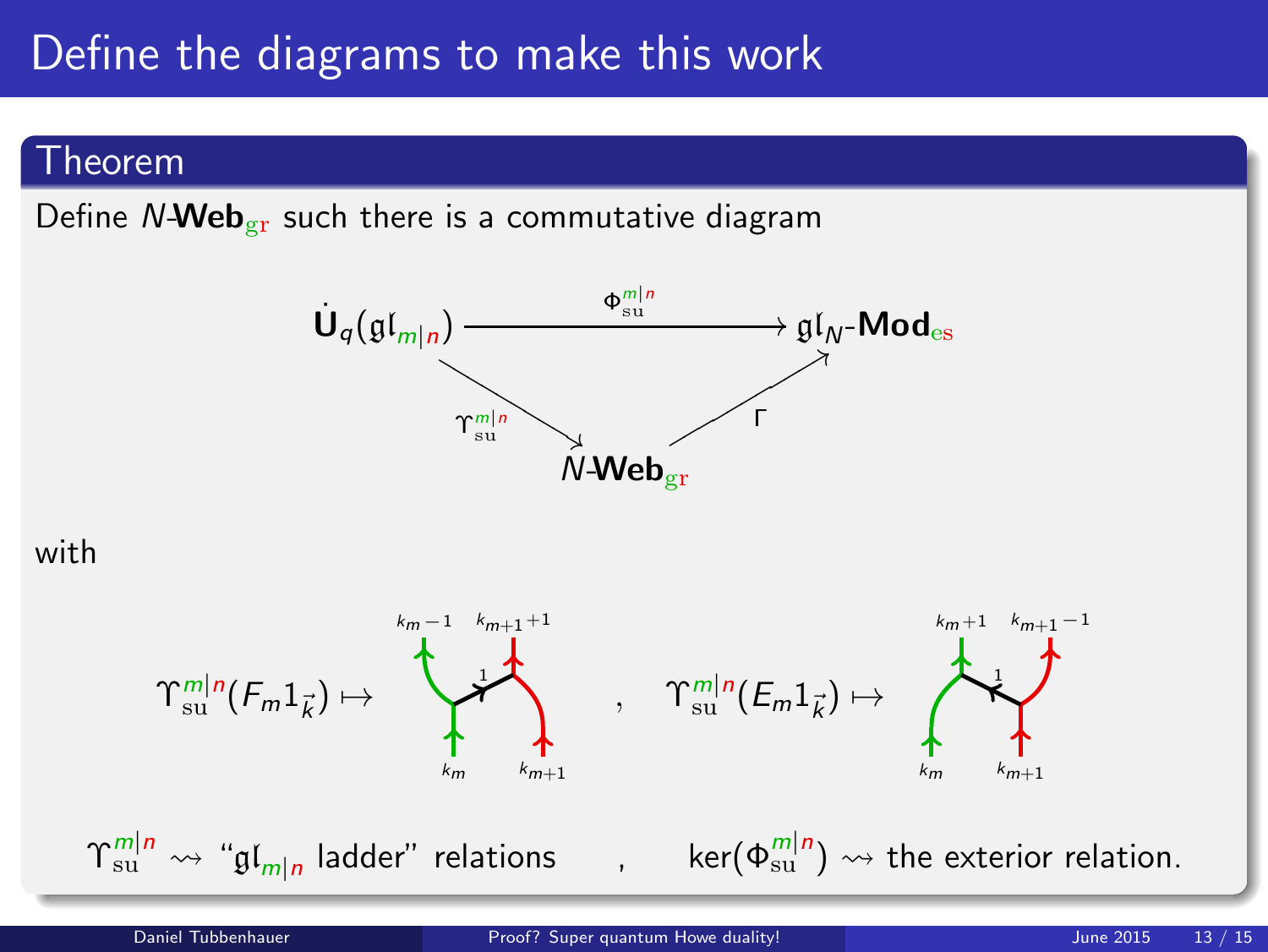- Feed the machine with the *Howe pair*  $(\mathfrak{gl}_{m|n},\mathfrak{gl}_{N|M})$  and one gets a diagrammatic presentation of  $\mathfrak{gl}_{N|M}$ -Mod<sub>es</sub>.
- Taking N,  $M \rightarrow \infty$ , one obtains a diagrammatic presentation  $\infty$ -Web<sub>er</sub> of some form of the Hecke algebroid. Roughly: the machine spits it out, if you feed it with Schur-Weyl duality. This also gives a new presentation of the super *q*-Schur algebra - without the fancy super relations.
- $\bullet \infty$ -Web<sub>er</sub> is completely symmetric in green-red which allows us to prove a symmetry of HOMFLY-PT polynomials diagrammatically:

$$
\mathcal{P}^{a,q}(\mathcal{L}(\vec{\lambda})) = (-1)^{co} \mathcal{P}^{a,q^{-1}}(\mathcal{L}(\vec{\lambda}^T)).
$$

- Homework: feed the machine with your favorite duality (e.g. Howe dualities in other types) and see what it spits out.
- Everything is (hopefully) amenable to categorification!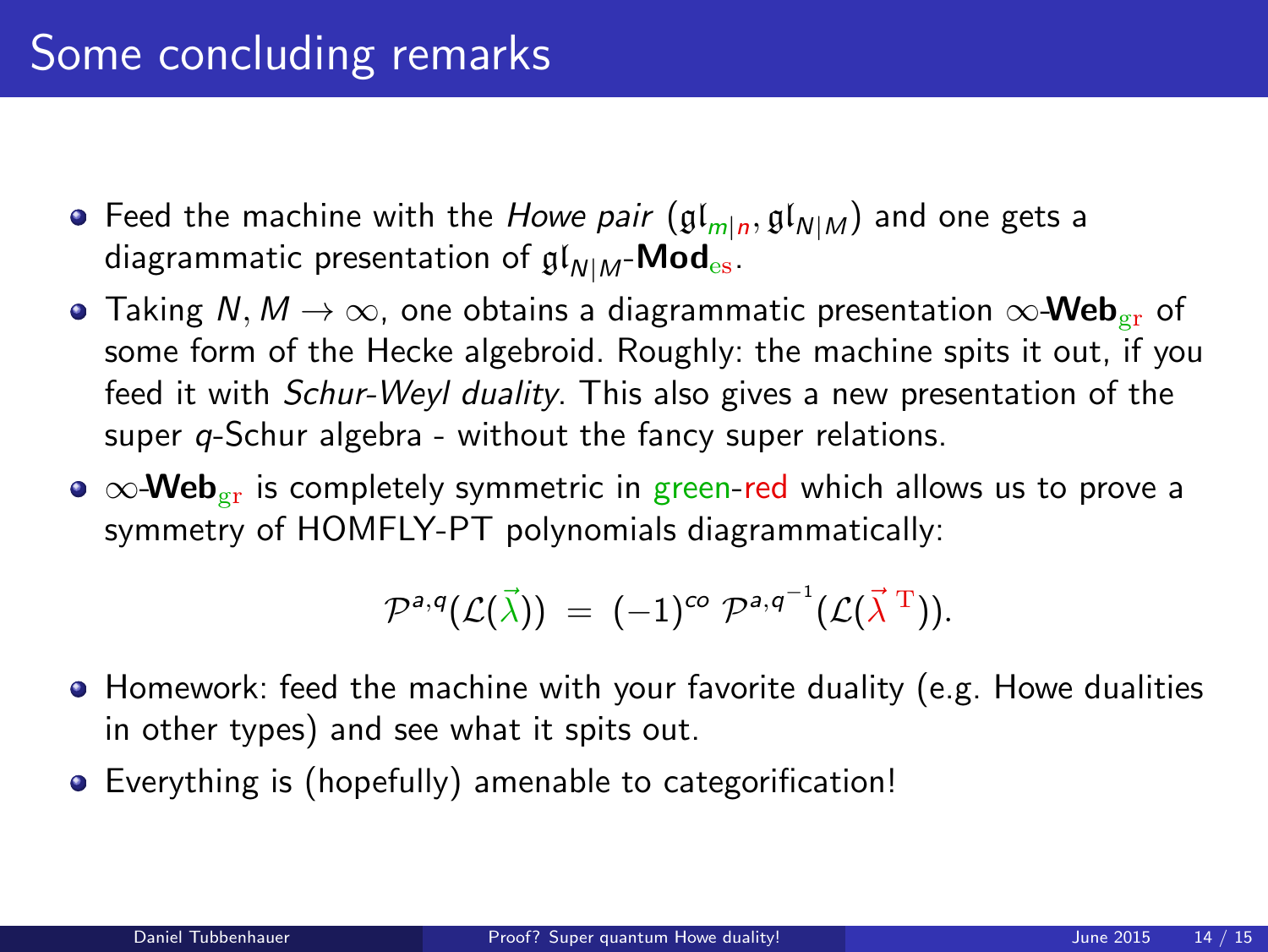There is still much to do...